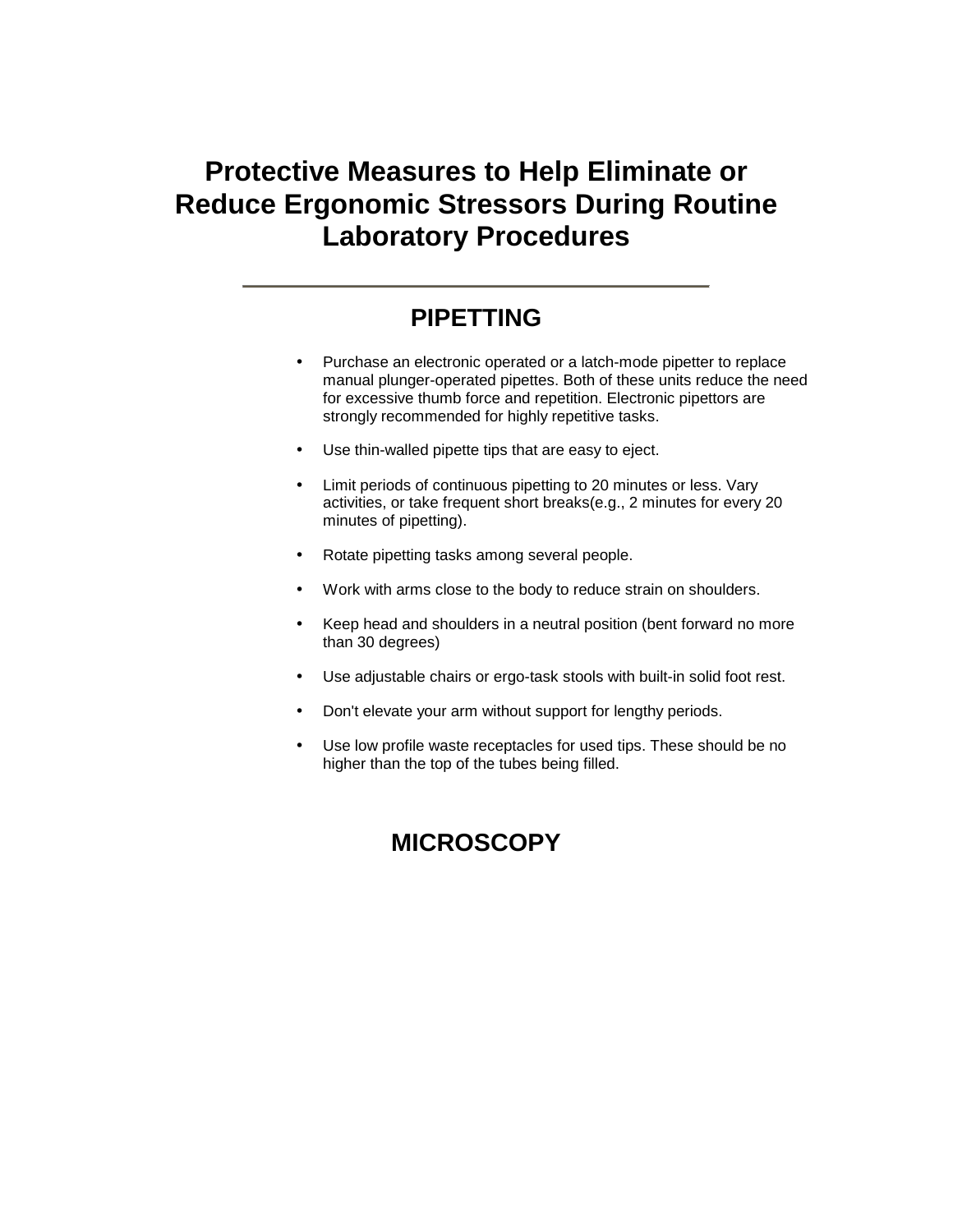- Use a fully adjustable ergo-task chair or stool with built-in solid foot rest.
- Adjust the eyepieces and angle of observation to prevent neck strain. Use adjustable microscope stands.
- Use proper sitting posture and positioning.
- Take stretch breaks and rotate tasks.
- Use lifters and angled microscope arm supports to relieve fatigue and strain.
- Ensure that sufficient knee and leg space is available.
- Use television systems to eliminate the use of binocular eyepieces when appropriate.

#### **WORKSTATION SET-UP FOR MICROSCOPY**

#### **MICROTOME WORK**

- Purchase an automatic microtome to replace manual unit.
- Reduce force when operating handwheel.
- Adjust the feed wheel position to reduce stress.
- Use motorized cutting.
- Use an external control unit like a front pedal instead of the hand operated wheel.
- Apply padding to the work surface and the edge of the work surface to eliminate sharp edges and increase the amount of blood flow to the hands.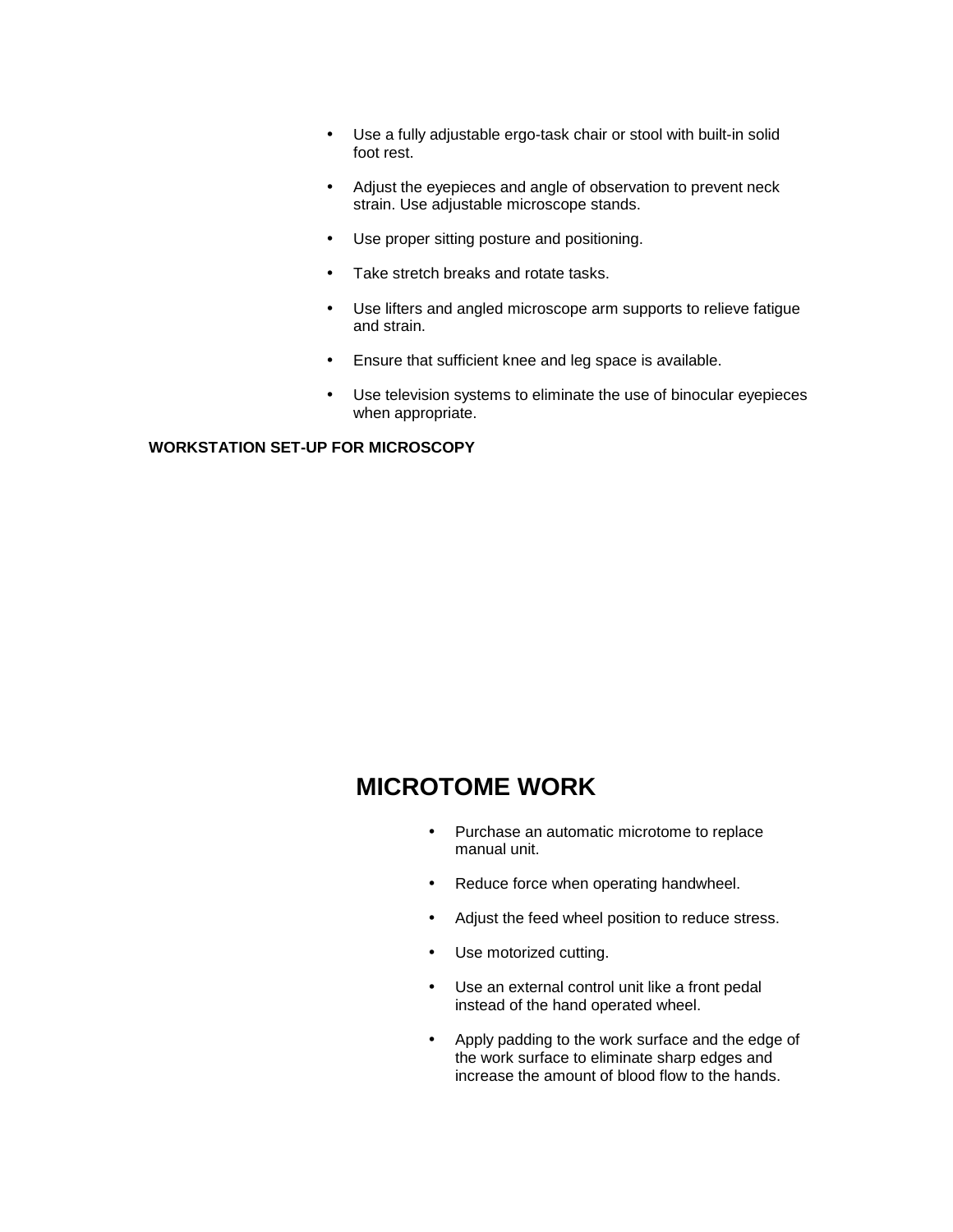- Rotate tasks and take frequent short breaks.
- Use a fully adjustable ergo-task chair or stool with built-in solid foot rest.

#### **CELL COUNTERS**

- Purchase an electronic differential tally counter to replace manual counter. Soft keys permit accurate and fast counting with decreased hand fatigue.
- Reduce the force needed to strike the manual counter.
- Use an edge protector to reduce stress on the forearm and wrist.
- Take frequent short breaks.
- Rotate tasks among several people.
- Use an adjustable chair or ergo-task stool with built-in solid foot rest.

#### **LABORATORY HOODS/BIOLOGICAL SAFETY CABINETS (BSCs)**

- Position materials in laboratory hoods/BSCs as close as possible to avoid extended reaching. Perform work at least 6" back into the laboratory hood for safety reasons.
- Use a fully adjustable ergo-task chair or stool with built-in solid foot rest.Apply foam padding to the front edge of the hood/BSC (away from the downdraft) to reduce contact forces with the forearm and wrists.
- Use an anti-fatigue mat if you will be standing for long periods of time while working in hoods/BSCs.
- Make sure that lights in hoods/BSCs are working properly. Call 1-3311 for replacement of bulbs.
- Use proper sitting posture and positioning.
- Take short breaks to relieve forearm and wrist pressure caused by leaning on front edge of hoods/BSCs.
- Use an ergonomically designed footrest if you will be working for long periods in a BSC.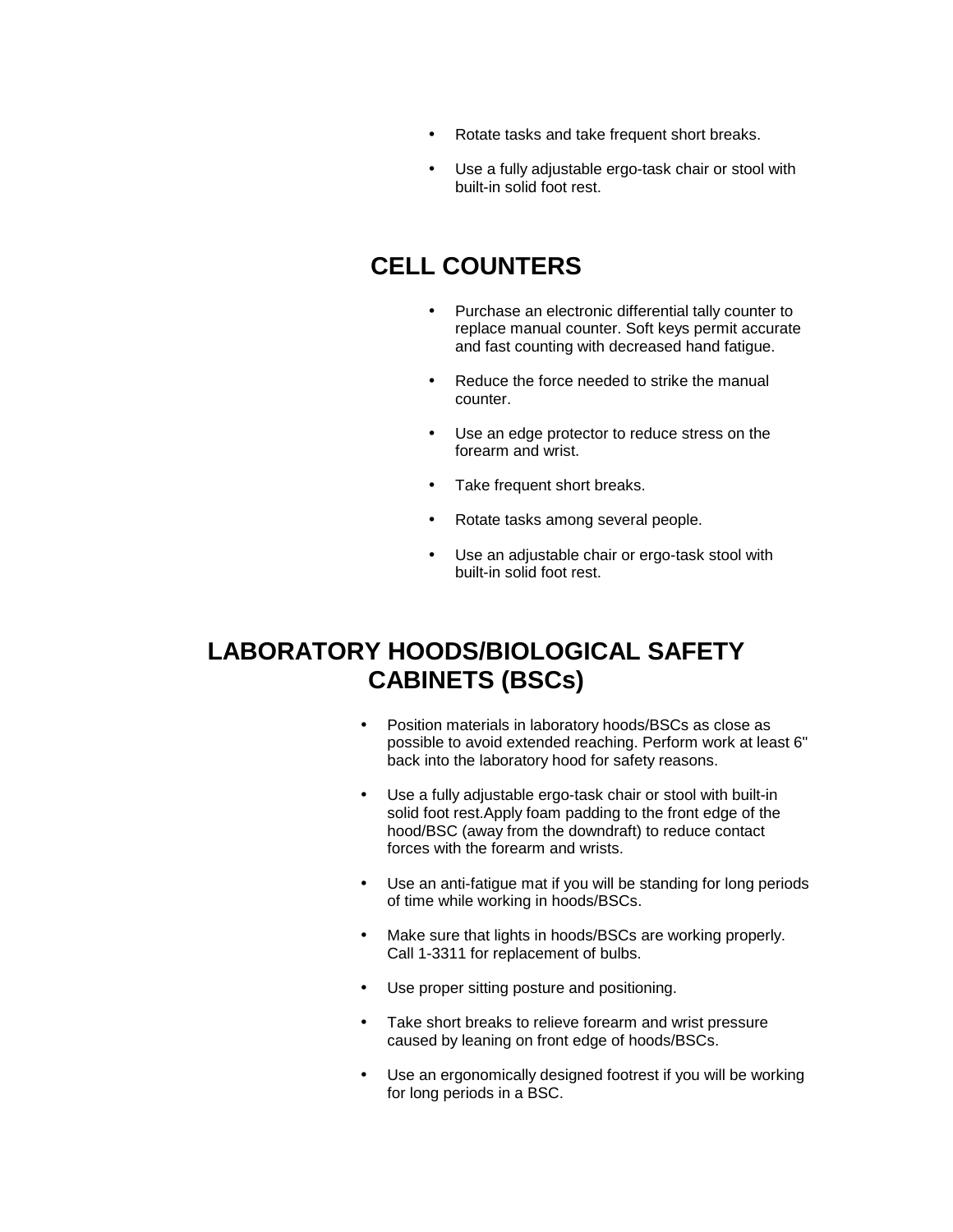#### **LABORATORY WORKBENCHES**

Laboratory workbenches are at fixed heights and have been designed using general guidelines suggested by the National Institute of Occupational Safety and Health (NIOSH). Theses guidelines are as follows:

**Precision Work** - Workbench height should be above elbow height.

**Light Work** - Workbench height should be just below elbow height.

**Heavy Work** - Workbench should be 4-6 inches below elbow height.

#### **Preventive Measures:**

- Use a fully adjustable ergo-task chair or stool with built-in solid footrest.
- Use anti-fatigue mats if you will be standing for long periods of time while working at the laboratory workbench.
- Remove drawers, supplies and other materials underneath workbenches to provide leg room.
- Use an ergonomically designed footrest if your feet do not rest comfortably on the floor.

#### **MICRO-MANIPULATION & FINE MOTOR SKILLS**

- Use plastic vials with fewer threads to reduce twisting motions during capping and uncapping lids.
- Use small pieces of foam, similar to the type used on pencils and pens to prevent soreness on the fingertips, where fingers and forceps articulate. This will distribute the force out over a greater surface area, thus reducing the compressive forces on the soft tissue.
- Practice using forcep between the first and second digits instead of using the thumb and the first digit. Then try alternating between the two positions to reduce the use of the thumb extensors and flexors. The thumb is used repetitively with almost every job task performed in the laboratory [\(see Chapter V - Alternative Manipulation of Forceps\).](http://www.niehs.nih.gov/odhsb/ergoguid/chapv.htm)
- Tilt storage bins toward the worker to reduce wrist flexion while reaching for supplies.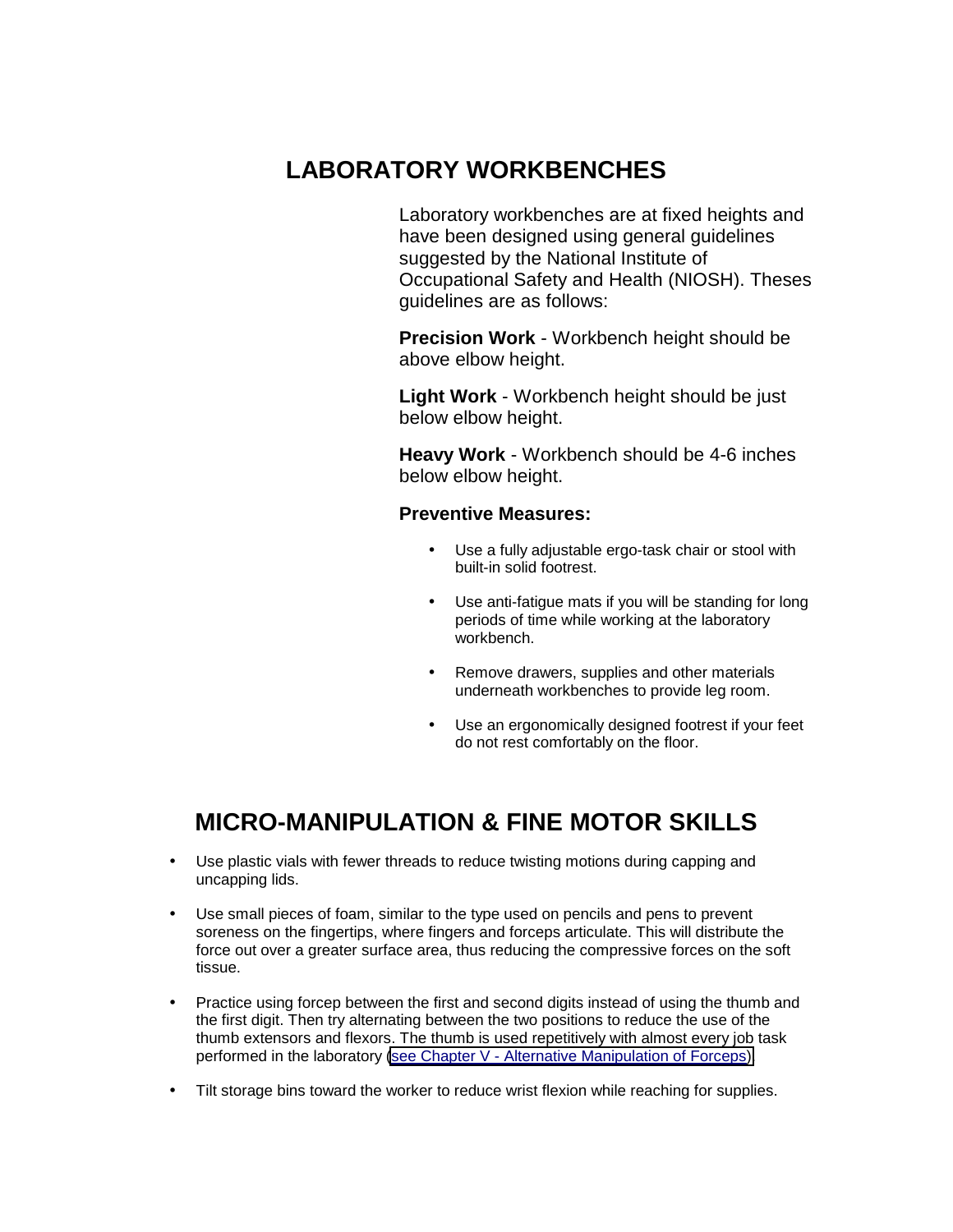• Take short breaks and do hand, wrist and forearm exercises

## **CENTRIFUGE ROTORS**

- Use a team approach to removing heavy centrifuge rotors. If the employee is small or not strong enough, use a second person to assist with the lifting task.
- Design a harness, which would wrap around the rotor and attach to straps that would come up out of the centrifuge to the laboratory worker. With a strap on each side of the rotor, two workers could pull out the rotor in the centrifuge. This would reduce low back flexion and decrease the load by one-half.
- Use a cart to transport the rotors

#### **OVERHEAD LIFTING**

- Use a footstool or stepladder to reach objects that are stored on shelves. Avoid asymmetric lifting (twisting). The object to be lifted should be directly in front of the worker.
- Store materials that are frequently used on shelving units no higher than shoulder height.
- Store materials as close to the employee as possible or permitted. This reduces excessive reaching for objects.

#### **FLOW CYTOMETERS**

- Raise the flow cytometer by placing a block between the flow cytometer and the workbench.
- Purchase an electric or hydraulic adjustable table. Each laboratory technician will be able to adjust the flow cytometer to a height which is most comfortable for them.
- Use a fully adjustable ergo-task chair or stool with built-in solid footrest. Position the VDT display so the top of the screen is approximately at eye level.

#### **GLOVE BOXES**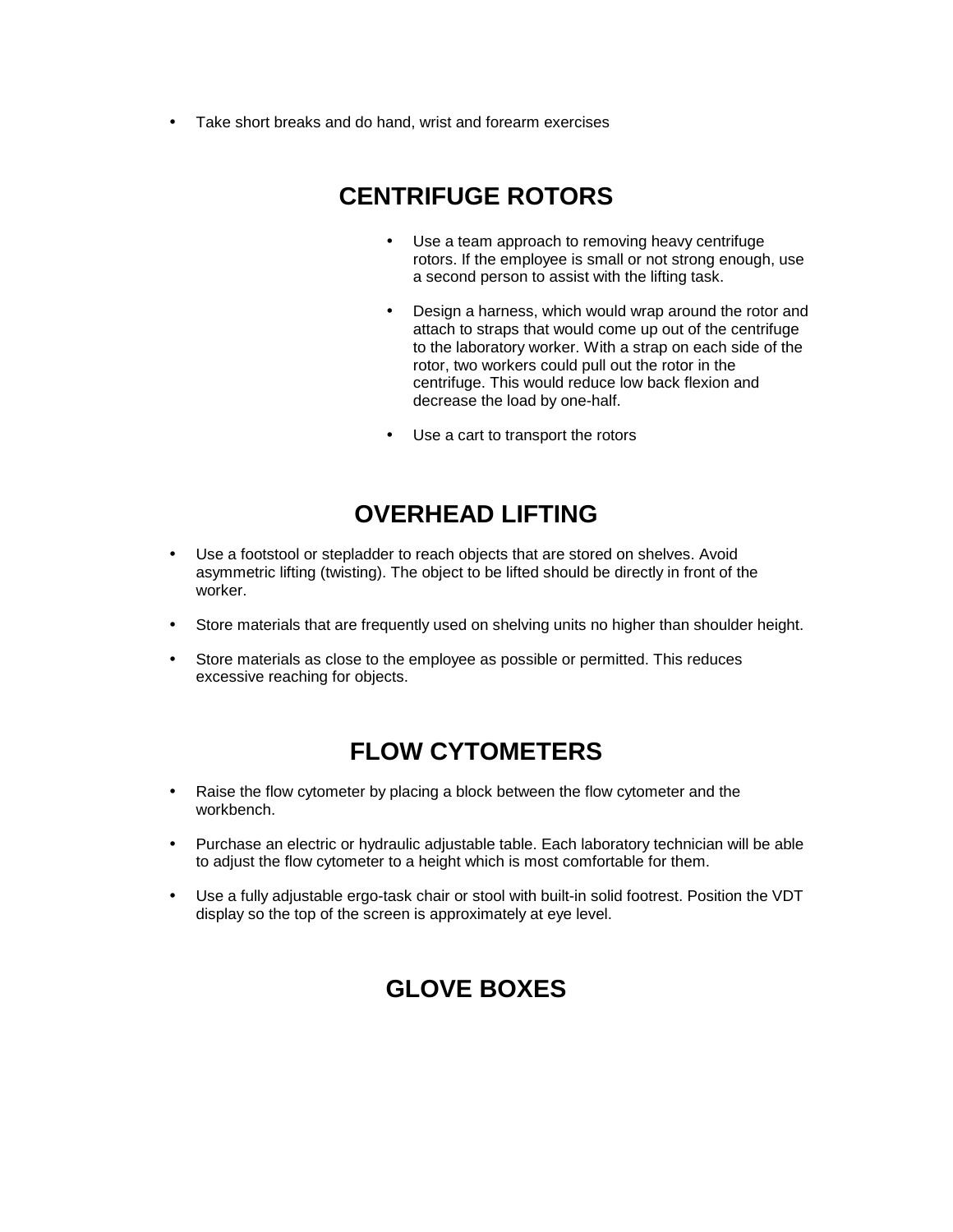- Move all materials to be used for the experiment from the side chamber to the main chamber at one time to reduce the amount of side reaching.
- Use highly absorbent hand powder for glove comfort.
- Utilize job enlargement to avoid long continuous use of glove boxes.
- Provide anti-fatigue mats for extended use of glove box.
- Take short breaks to perform stretching exercises to relieve static loading from the shoulders. This improves blood circulation to the arms and hands.

### **CRYOSTAT WORK**

- Purchase an automatic foot operated cryostat.
- Avoid placing utensils such as forceps inside of the cryostat. Forceps should be placed outside of cryostat when not being used. This will keep the utensils at room temperature and reduce cold exposure to the hands and fingers.
- Use a fully adjustable ergo-task chair or stool with built-in footrest.
- Apply padding to the edge of the cryostat to reduce contact stresses.
- Take short stretch breaks

## **VIDEO DISPLAY TERMINALS (VDTs)**